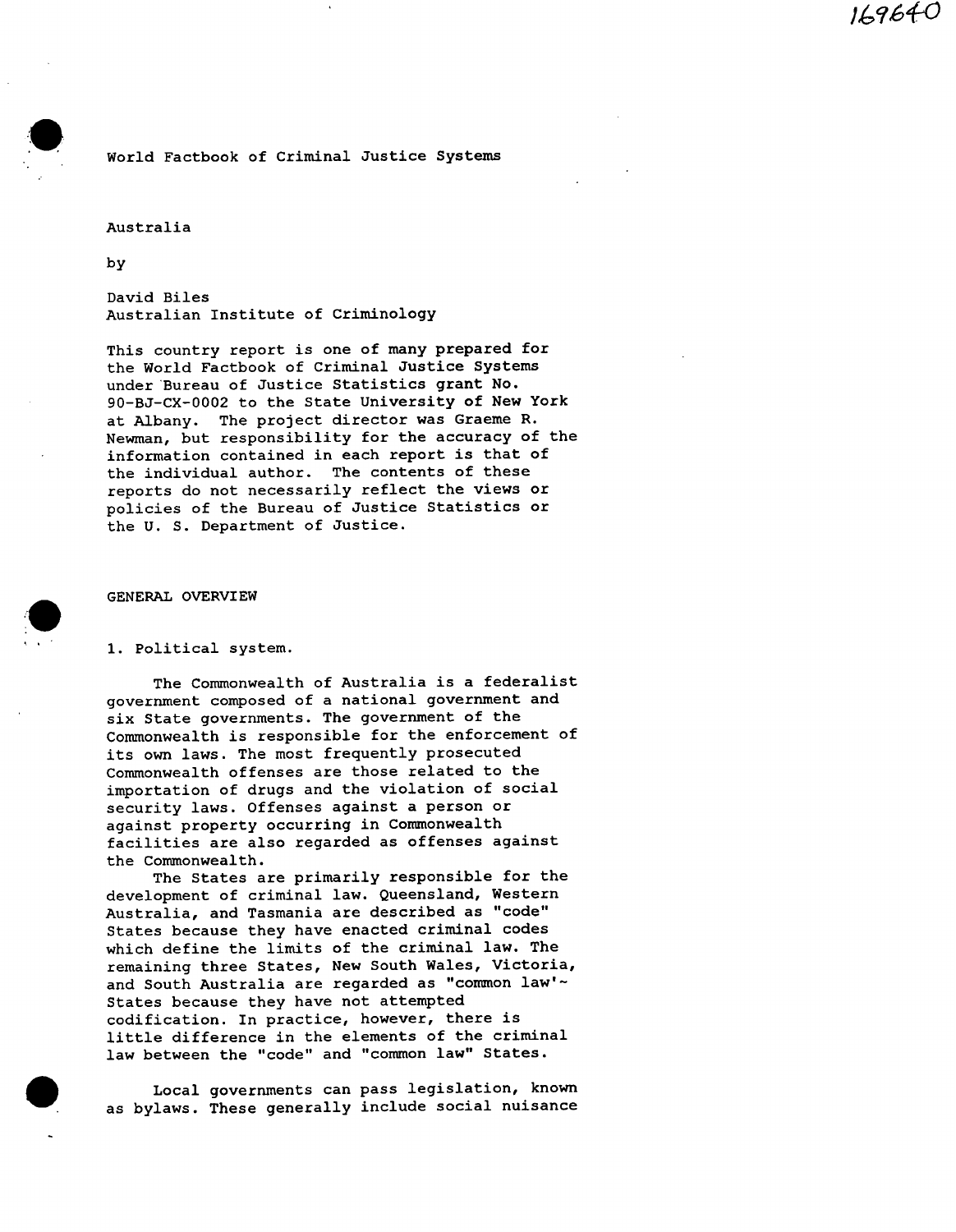offenses as well as traffic and parking rules. Local government officials or the State and Territory police generally enforce the local government bylaws. The maximum penalty that can be imposed for conviction of a bylaw offense is a monetary fine. However, non-payment of fines can result in imprisonment.

# 2. Leqal system.

The structure of the Australian legal system is derived from, and still closely follows, that of the United Kingdom. In addition to parliament-made law, there is the "common law~ inherited from the English courts which has since been developed and refined by Australian courts. It should be noted, however, that since 1963 Australian courts have ceased to regard English decisions as superior or even equal in authority to those made by Australian courts. The legal system is adversarial in nature and places a high value on the presumption of innocence.

Due to the federalist system of government, there are nine separate legal systems in operation. Although there are some significant differences between these systems, they are essentially similar in structure and operation.

3. History of the criminal justice system.

For thousands of years Australia was inhabited by an indigenous people, now known as the Aborigines. In 1788, a British Penal Colony was established in the southeast part of the continent. Other settlements of European people were subsequently established elsewhere, leading to the creation of six independent British colonies: New South Wales, Victoria, Queensland, Western Australia, South Australia and Tasmania. These colonies became a federation in 1901, to eventually form the States of the Commonwealth of Australia, although since then, the Northern Territory and the Australian Capital Territory have been granted self government.

The Commonwealth of Australia has nine separate parliaments or legislatures, most of which have lower and upper houses. There are also several hundred local government authorities, known as councils or shires.

The national or Commonwealth Government is responsible for defense, foreign affairs, customs, income tax, post and telegraphs. The State or Territory Governments have primary responsibility for health, education and criminal justice, although the Commonwealth Government is also influential in these areas. Local governments are responsible for municipal functions such as town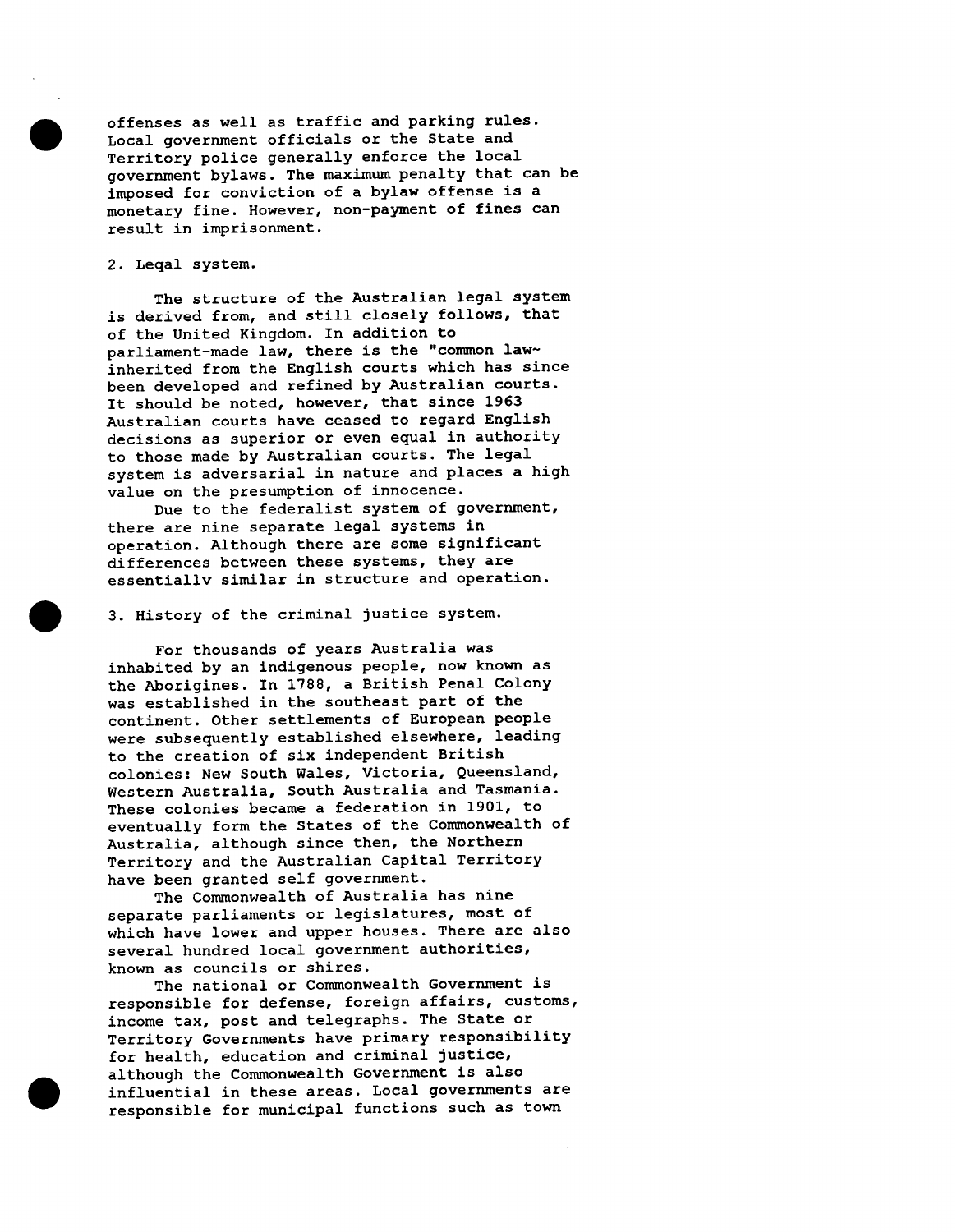planning and the provision of civic amenities. There exists a level of tension between the governments at the State or Territory level and the Government of the Commonwealth. This tension is almost exclusively concerned with the issue of the allocation of monies raised from income tax and the appropriate distribution of power. Since the 1970s, there has been a noticeable shift of power toward the Commonwealth Government.

## CRIME

## I. Classification of crimes.

\*Legal classification. Crime is generally defined as any conduct which is prohibited by law and which may result in punishment. Crimes can be classified as either felony, misdemeanor or minor offenses, but more commonly they are classified as indictable or not indictable offenses. Indictable offenses are those which are heard by the superior courts and may require a jury, whereas non-indictable offenses, which comprise the vast majority of court cases, are heard in magistrates courts, where no juries are employed.

While there are some classification differences among the various jurisdictions, in all jurisdictions indictable offenses generally include homicide, robbery, serious sexual and non-sexual assault, fraud, burglary and serious theft. In some jurisdictions, such as South Australia, there is a group of "minor indictable" offenses which can be heard in the superior or lower courts, according to the wish of the accused.

Criminal justice statistics are based on a classification scheme which divides crimes into offenses against the person, property offenses and "other".

\*Age of criminal responsibility. The minimum age of criminal responsibility and the upper age limit for hearings in juvenile courts varies among Australian States and Territories. The minimum age of criminal responsibility, followed by the maximum age limit for hearings in the juvenile court in the various jurisdictions are as follows: New South Wales: 10 and 17; Victoria: 8 and 16; Queensland: 10 and 16; Western Australia: 7 and 17; South Australia: 10 and 17; Tasmania: 7 and 16; Northern Territory: 10 and 16; and the Australian Capital Territory: 8 and 17. The minimum age of criminal responsibility in juvenile courts is 7, while the minimum age to be tried in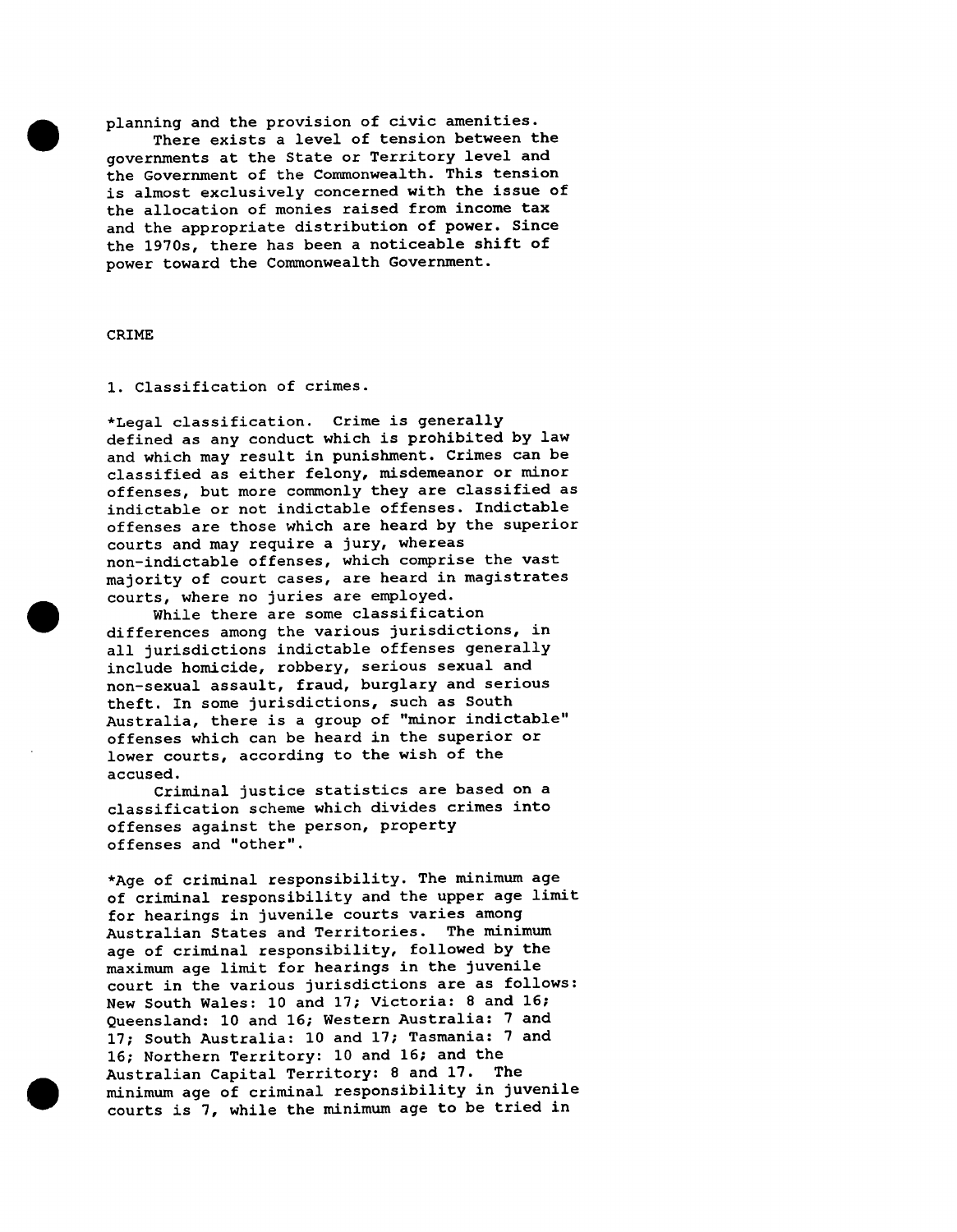an adult court is 16.

In all jurisdictions, any child above the age of criminal responsibility who is charged with homicide can be tried in an adult court. In some jurisdictions, juveniles may have their offenses tried in adult courts for offenses such as rape and treason.

\*Drug offenses. Drug offenses constitute a major focus of all Australian criminal justice systems. The possession, use, sale, distribution, importation, manufacturing or trafficking of a wide range of drugs is illegal in all Australian jurisdictions. Illegal drugs include: marijuana (cannabis), heroin, designer drugs (ice, ecstasy), amphetamines (speed, LSD) and cocaine (including crack).

While the possession or use of any of these drugs is illegal, in some jurisdictions, notably South Australia and the Australian Capital Territory, marijuana has been partially decriminalized. Its possession or use may result in the imposition of a relatively small fine without the need to appear in court.

2. Crime statistics.

The following data has been compiled by the Australian Institute of Criminology from information contained in the annual reports of Australian police forces for the year 1991-92.

\*Murder. Homicide includes murder, manslaughter (not by driving) and infanticide. In 1991-1992, there were 356 homicides reported to the police, for a rate of 2.0 per i00,000 population. Attempts are not included.

\*Rape. Rape is defined as unlawful sexual intercourse with another person by force or without the consent of the other person. In 1991-1992, there were 48,698 rapes reported to the police, for a rate of 278.3 per I00,000 population.

\*Theft. Robbery is defined as the unlawful removing or taking of property or attempted removal or taking of property without consent by force or threat of force immediately before or after the event. In 1991-1992, there were 11,780 robbery offenses reported to the police, for a rate of 67.3 per 100,000 population.

\*Drug offenses. Drug offenses include the cultivation, manufacturing, importation, trafficking, sale, possession and use of narcotic or dangerous drugs. In 1991-1992, there were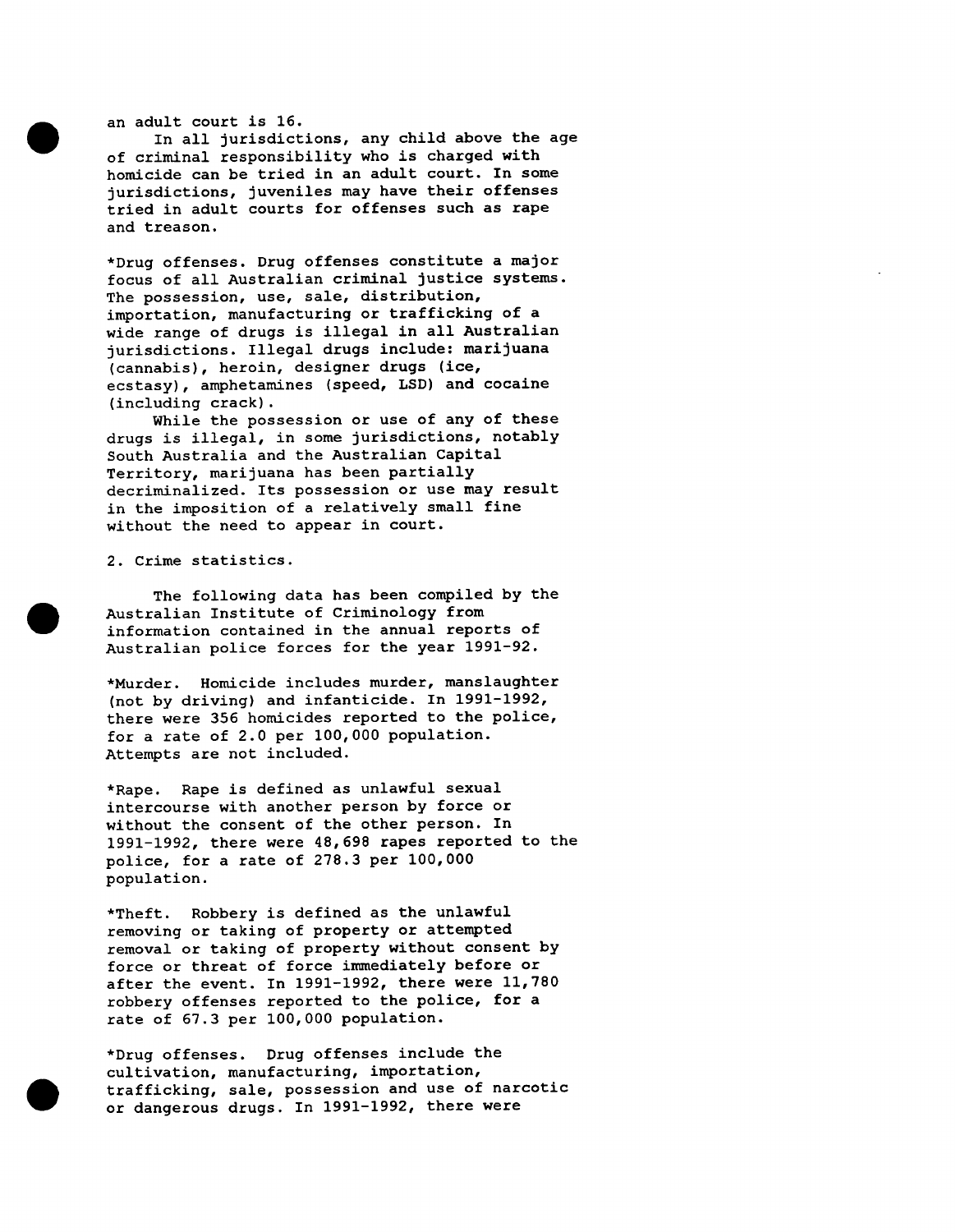86,470 drug offenses reported to the police, for a rate of 494.1 per 100,000 population.

\*Crime regions. There is a clear link between population density and the incidence of most types of crime. Crime rates are higher in large cities than in small towns or rural communities. This pattern is found in all Australian jurisdictions with the exception of the Northern Territory, where nearly all crime rates are higher than the Australian average. This is thought to be associated with the high crime rates found in Aboriginal communities. The Aborigines make up 22% of the total population in the Northern Territory, whereas they comprise only 1.5% of the entire Australian population.

#### VICTIMS

I. Groups most victimized by crime.

A number of large victim surveys conducted in Australia have consistently shown that most victims do not report crimes to the police. The main reasons that victims have cited for not reporting are that they consider the offence to be trivial or they believe the police either could not or would not do anything about the crime report. Such surveys have also found that victims are more likely to be men than women, young than old, unemployed and less well educated than the Australian norm.

2. Victims' assistance agencies.

There are a number of agencies that provide crime victim assistance in all Australian jurisdictions. These agencies include rape crisis centers, women's shelters, safe houses and voluntary organizations such as Victims of Crime Assistance League (VOCAL) and Victims of Crime Services (VOCS).

3. Role of victim in prosecution and sentencing.

Crime victims do not play an active role in the prosecution or sentencing of an offender in any Australian jurisdiction.

4. Victims' rights legislation.

South Australia has enacted a Victims of Crime Charter, based on the United Nations Charter. This charter provides for victim impact



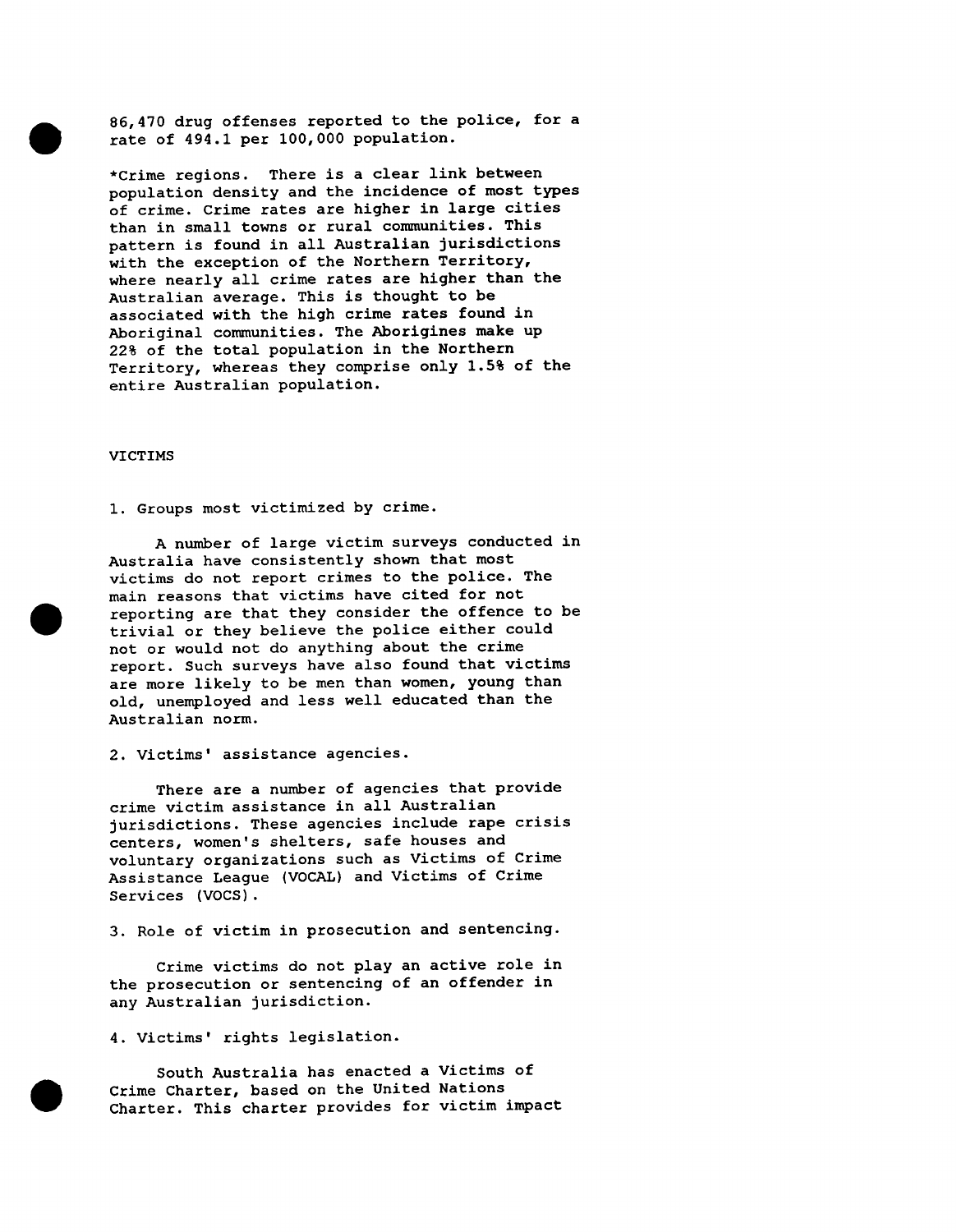statements to be prepared and used in certain cases and for victims to be consulted at the various stages in the criminal iustice process.

POLICE

I. Administration.

Australia has one police force for each of the six States and the Northern Territory. There is also a Commonwealth agency known as the Australian Federal Police which provides police services for the Australian Capital Territory and is also involved in preventing, detecting and investigating crimes committed against the Commonwealth. Thus, there are eight separate police forces for the nation. There are, however, a large number of other agencies which have specific law enforcement functions, including health inspectors, tax officials, and immigration and customs officers.

All Australian police forces have a hierarchical organization. In the larger police forces, the chief officer is known as the Commissioner, except in Victoria, where he or she is known as the Chief Commissioner. The larger forces also have one or more Deputy Commissioners and a number of Assistant Commissioners. Below these ranks are Chief Superintendents, Superintendents, Chief Inspectors and Inspectors. Officers achieving the rank of Inspector or above are known as commissioned officers. The remaining ranks consist of Senior Sergeants, Sergeants, Senior Constables and Constables.

In the State and Northern Territory police forces, the administration is divided into geographical districts, which are themselves divided into divisions and subdistricts. There is also a movement towards increasing the autonomy of regional police commanders in many Australian police forces.

The Commissioner of Police is directly accountable to a Minister, but the Minister is usually not permitted to influence the operation and decisions of police commanders. An Australian Police Ministers Council (APMC) meets at least once a year and is supported by the Commissioners in this context as the Senior Officers Group (SOG). The APMC and SOG structures have attempted to create a higher level of cooperation and uniformity of police practices throughout Australia.

Australian police forces are not closely associated with the military forces. Australian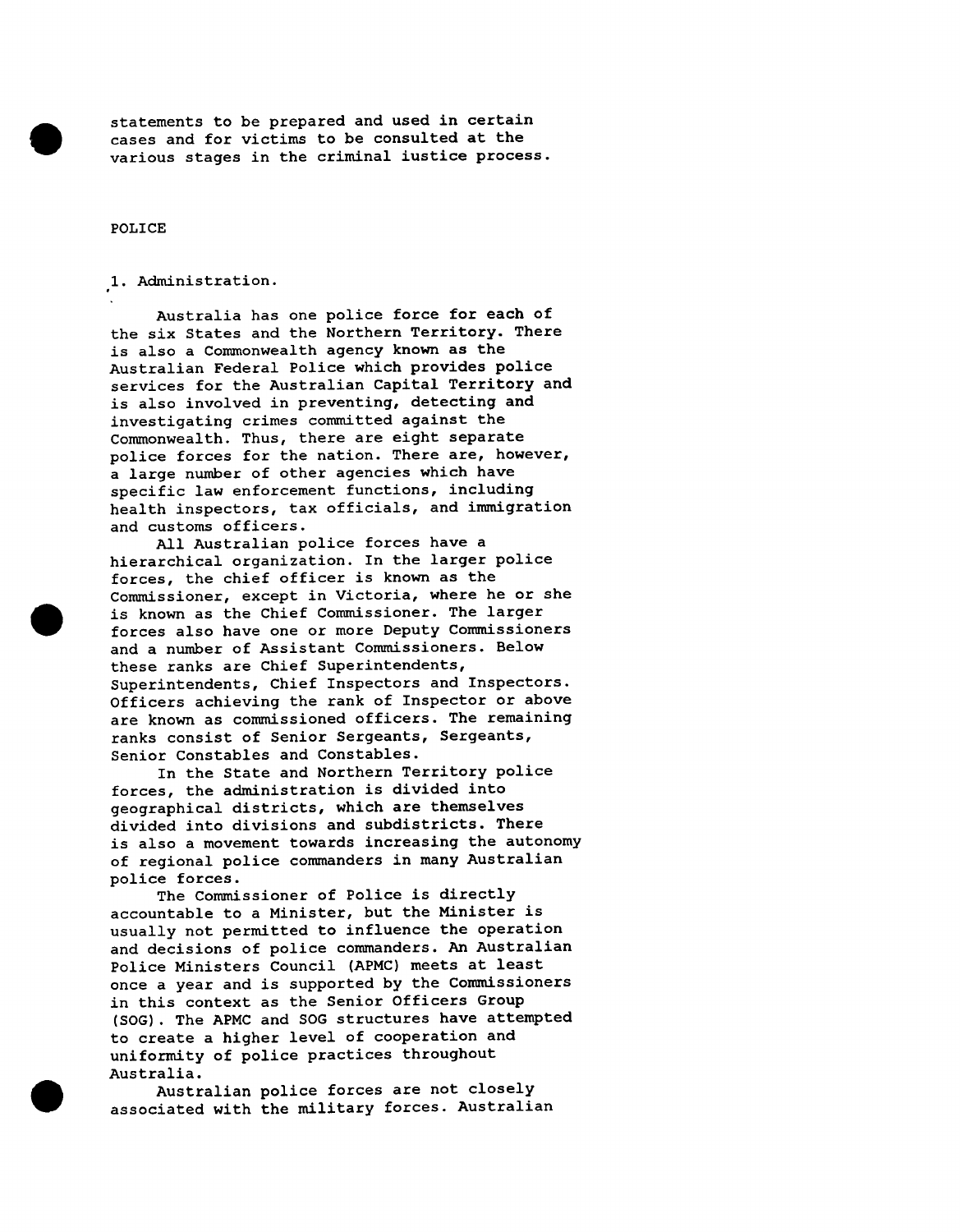military forces have no responsibility for the maintenance of civil order. However, on very rare occasions the military forces have been required to provide assistance to the police. In the event of a serious natural disaster, such as a flood or bush fire, the military forces are asked to assist the police and other civilian authorities.

### 2. Resources.

\*Expenditures. The total police expenditure for Australia in 1991- 1992 was approximately 2,743 million dollars with a per capita expenditure of 158.3 million dollars. (The approximate expenditure on each Australian police force for the year 1991-92, followed by the per capita expenditure in each jurisdiction is as follows (in millions of dollars): New South Wales: 923.2 total and 156.4 per capita; Victoria: 549.6 total and 124.1 per capita; Queensland: 442.9 total and 149.0 per capita; Western Australia: 242.3 total and 145.4 per capita; South Australia: 261.8 total and 179.7 per capita; Tasmania: 57.5 total and 124.9 per capita; Northern Territory: 54.9 total and 345.8 per capita; and Australian Federal Police: 211.2 total. The per capita expenditure was not calculated for the Australian Federal Police because while a significant part of this police force is devoted to the Australian Capital Territory, the remainder serves the whole of Australia.)

\*Number of police. The number of police personnel for the year 1991-1992 is as follows: New South Wales: 16,017; Victoria: 11,794; Queensland: 6,271; Western Australia: 4,129; South Australia: 5,749; Tasmania: 1,014; Northern Territory: 224; and Australian Federal Police: 3,079.

# 3. Technology.

\*Availability of police automobiles. Australian police forces have a total of 9,662 motor vehicles. These include sedans, station wagons, panel vans, motorcycles, four-wheel drive vehicles, prison vans, trucks, buses and utility vehicles. The number of vehicles among the various Australian police forces in 1991 are as follows: New South Wales: 2,993; Victoria: 2,035; Queensland: 1,297; Western Australia: 1,405; South Australia: 1,079; Tasmania: 413; Northern Territory: 268; and Australian Capital Territory: 172.

\*Electronic equipment. All Australian police forces have access to computer records, radio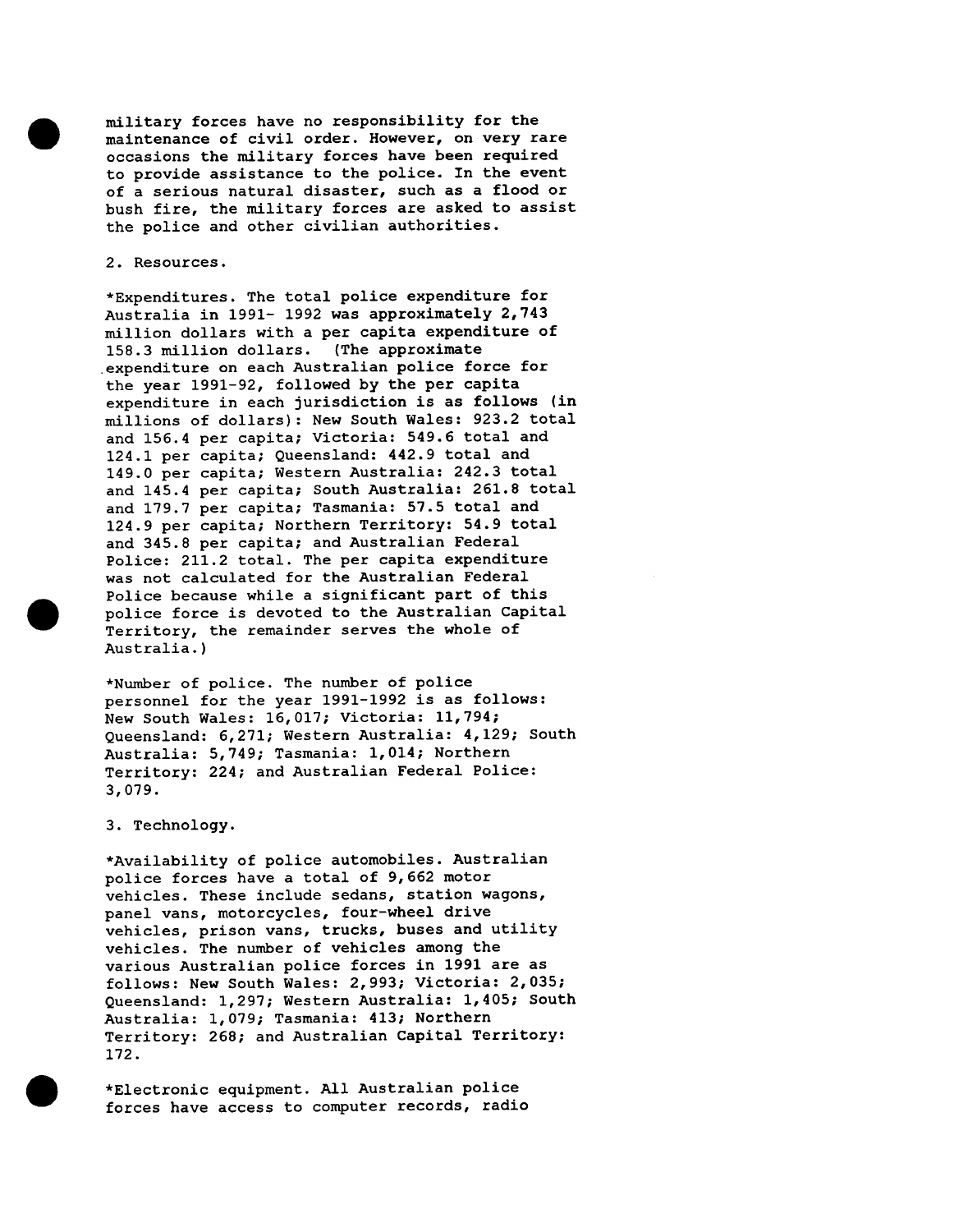communications and radar. Computer-aided dispatch is available in metropolitan areas and some larger rural areas, while in more isolated areas police communications are limited to radio and telephone.

\*Weapons. All rank and file police officers are issued .38 caliber revolvers. Special squads are issued semi-automatic weapons. Bullet proof vests are available in each police force, but they are only issued to individual police officers in particular emergencies.

### 4. Traininq and qualifications.

Australian police recruits are required to have completed their secondary education, although it is not always essential to have been awarded a qualification known as Higher School Certificate. A university degree is not generally required of police in Australia except for specialist posts. University training is encouraged for all recruits to the Australian Federal Police and increasingly in other police forces.

Recruits must undergo medical and psychological tests and are evaluated on their overall suitability, competence, physical fitness and character. Recruit training is a combination of classroom and field-based experience which takes approximately 18 months to complete. A portion of this training takes place in a police academy and the remainder is conducted on the job.

### 5. Discretion.

\*Use of force. All police officers may use "appropriate" force when encountering violent persons. "Appropriate" is defined by the level of force required to overcome and apprehend the person(s). Police officers may use "lethal" force on a person if they believe their life or the life of another person is in danger. "Lethal" is defined as the level of force that might result in the person's death.

All police officers carry handguns and handcuffs. They rarely carry batons; these are usually kept in police cars.

\*Stop/apprehend a suspect. In general, a police officer may stop and apprehend any person who appears to be committing, or is about to commit, an offence.

\*Decision to arrest. The vast majority of arrests are made without a warrant although there are jurisdictional differences concerning prerequistes to arrest.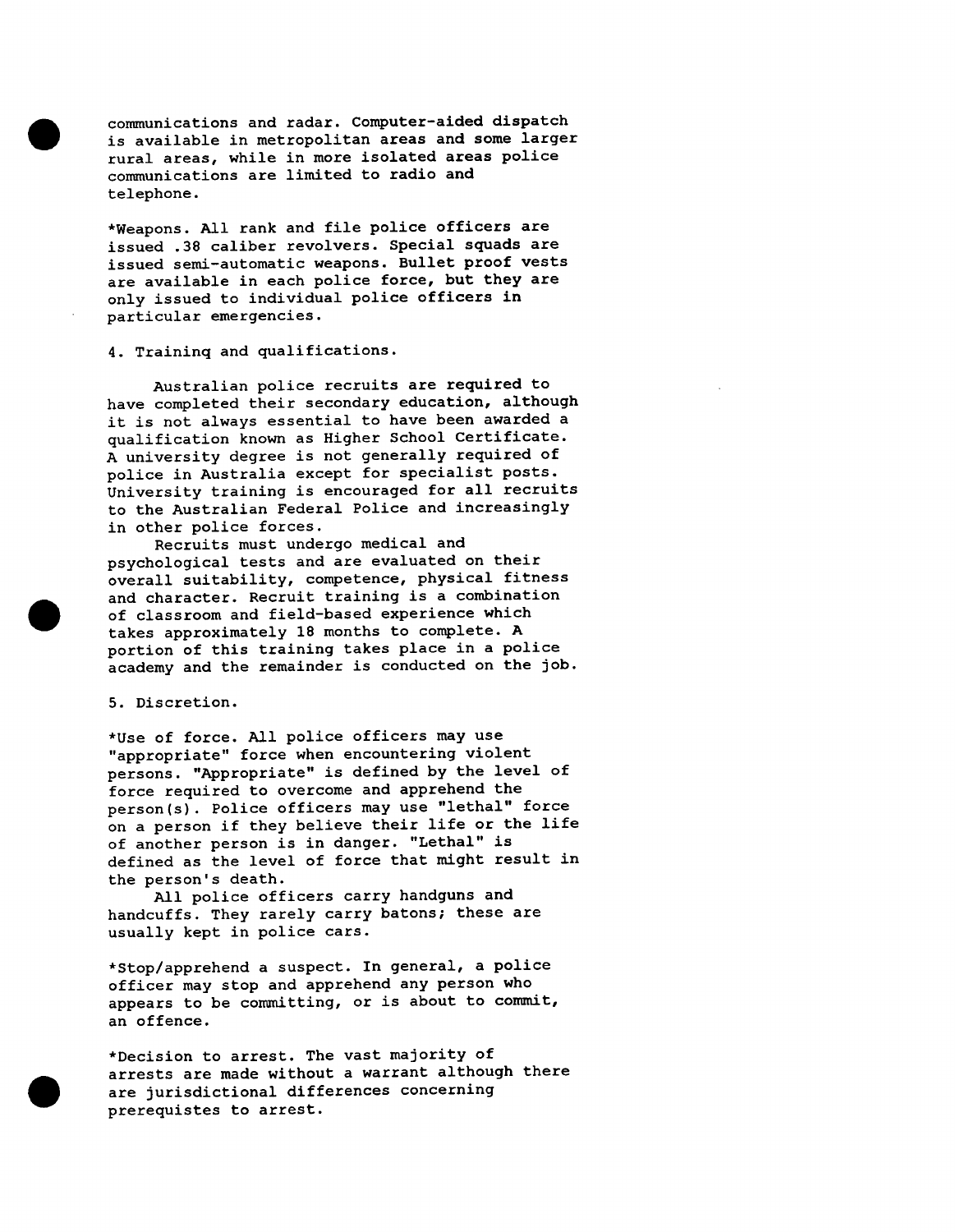As an alternative to arrest, police can "caution" suspects. There are published guidelines used by the police in relation to the cautioning of suspects, especially for juveniles. Cautioning can be informal, in which the individual police officer warns the offender. Cautioning can also be formal, in which the suspected offender is required to appear before a senior officer for the cautioning, although no court appearance is required.

\*Search and seizure. Police are generally required to obtain a search warrant from a judge or a magistrate before they enter premises and seize property. However, illegal drugs and weapons can be seized without a warrant.

\*Confessions. Whereas the issue of obtaining confessions from suspected offenders has been a controversial subject in the past, the controversy has diminished with the onset of video. Virtually all interviews with persons suspected of serious offenses are videotaped.

# 6. Accountability.

Complaints against the police are investigated by different authorities in different jurisdictions. The principal agencies involved in each jurisdiction are the following: New South Wales: State Ombudsman, Independent Commission Against Corruption and the Police Force's Internal Affairs Department; Victoria: State Ombudsman; Queensland: Criminal Justice Commission and the Police Force's Internal Affairs Department; Western Australia: State Ombudsman; South Australia: Police Complaints Authority; Tasmania: Police Force's Internal Affairs Department; Northern Territory: Territory Ombudsman; Australian Capital Territory and Australian Federal Police: Federal Ombudsman.

### PROSECUTORIAL AND JUDICIAL PROCESS

### 1. Rights of the Accused

\*Rights of the accused at trial. All accused persons have the right to defend themselves in court but in serious cases most prefer to be represented by a legal practitioner. A recent decision by the High Court of Australia held that in all serious matters if the accused does not have access to legal advice, the case must be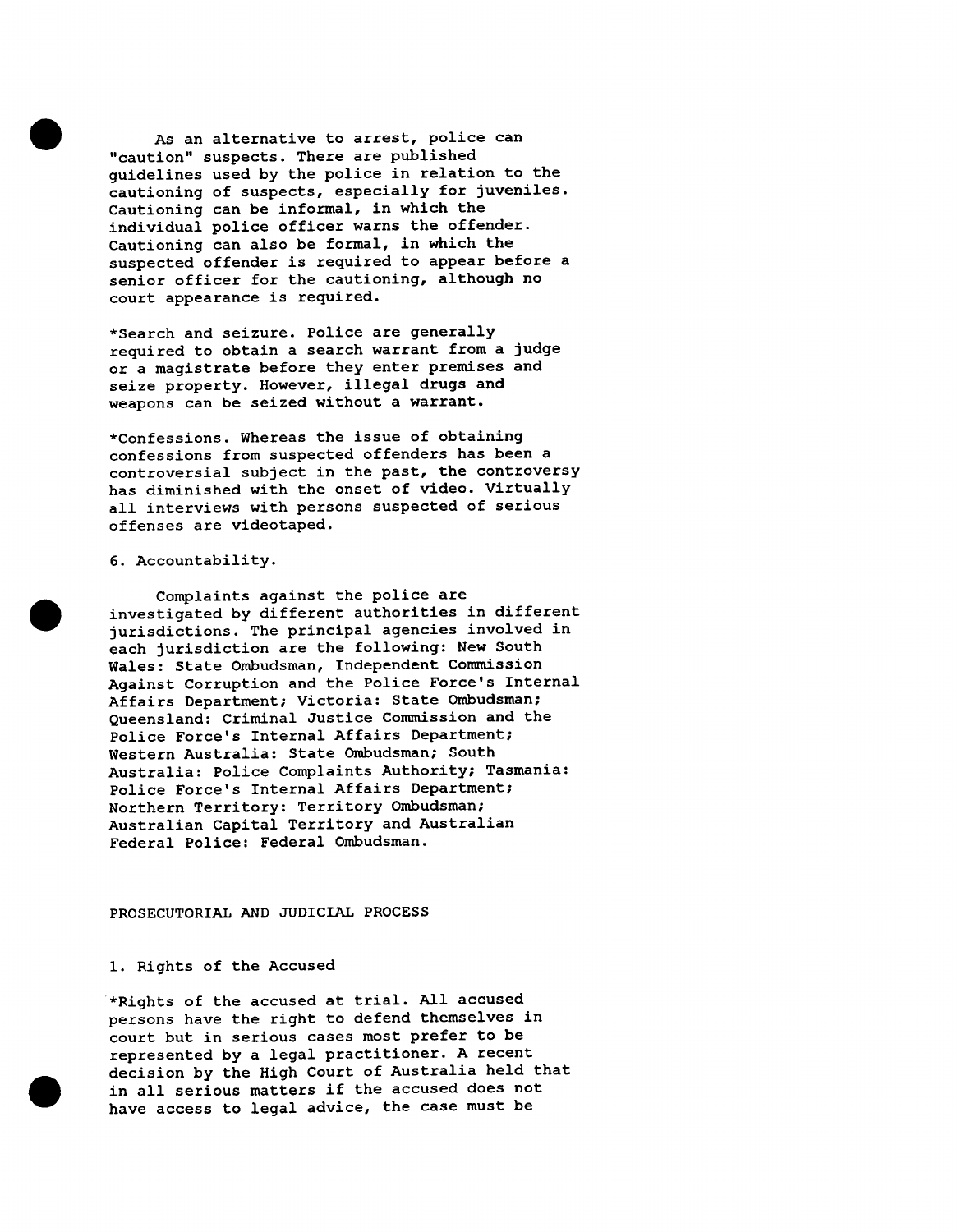# adjourned. (Dietrich, 1992).

In any trial, both the prosecution and the defense have the right to question and cross examine witnesses. In New South Wales, the accused person also has the right to make an unsworn statement, thus avoiding being crossexamined by the prosecution. This practice has been abolished in all other Australian jurisdictions.

\*Assistance to the accused. A national system for the provision of free legal aid to accused persons was established in 1993 and subsequently some of the States have established legal service commissions which monitor and oversee the provision of this service. Eligibility to receive legal aid depends on the financial means of the individual and the merit of the case being defended. Legal aid is provided either through the salaried staff of a Legal Aid Commission or by assignment to private legal practitioners. Also, an extensive number of Aboriginal legal services throughout Australia receive separate funding from national or state leqal services.

### 2 Procedures.

\*Preparatory procedures for bringing a suspect to trial. Arrested persons are brought to a police station where charges are brought against them. Before being charged, the arrested person is usually searched. The police are empowered to use force if the search is resisted. In all serious cases, arrested persons are photographed and finger printed before being charged. If no charges are brought, the accused person is released.

In most jurisdictions the police allow arrested persons to make a telephone call to a legal adviser, friend or relative. After the charging procedures are completed, the accused is either released on bail or held in custody.

The role of the police in pre-trial decisionmaking includes performing the necessary investigation and detection work, filing charges and, except for the Australian Capital Territory, prosecuting the case in court. In some cases and in all Federal matters, the Director of Public Prosecutions is involved in determining what charges will be brought. If the Director decides that the case should be heard on indictment (heard in a superior court), a committal or preliminary hearing in a lower court is usually held in order to discover whether there is sufficient evidence to proceed with the trial.

If the accused pleads guilty to a charge, the judge or magistrate may immediately impose a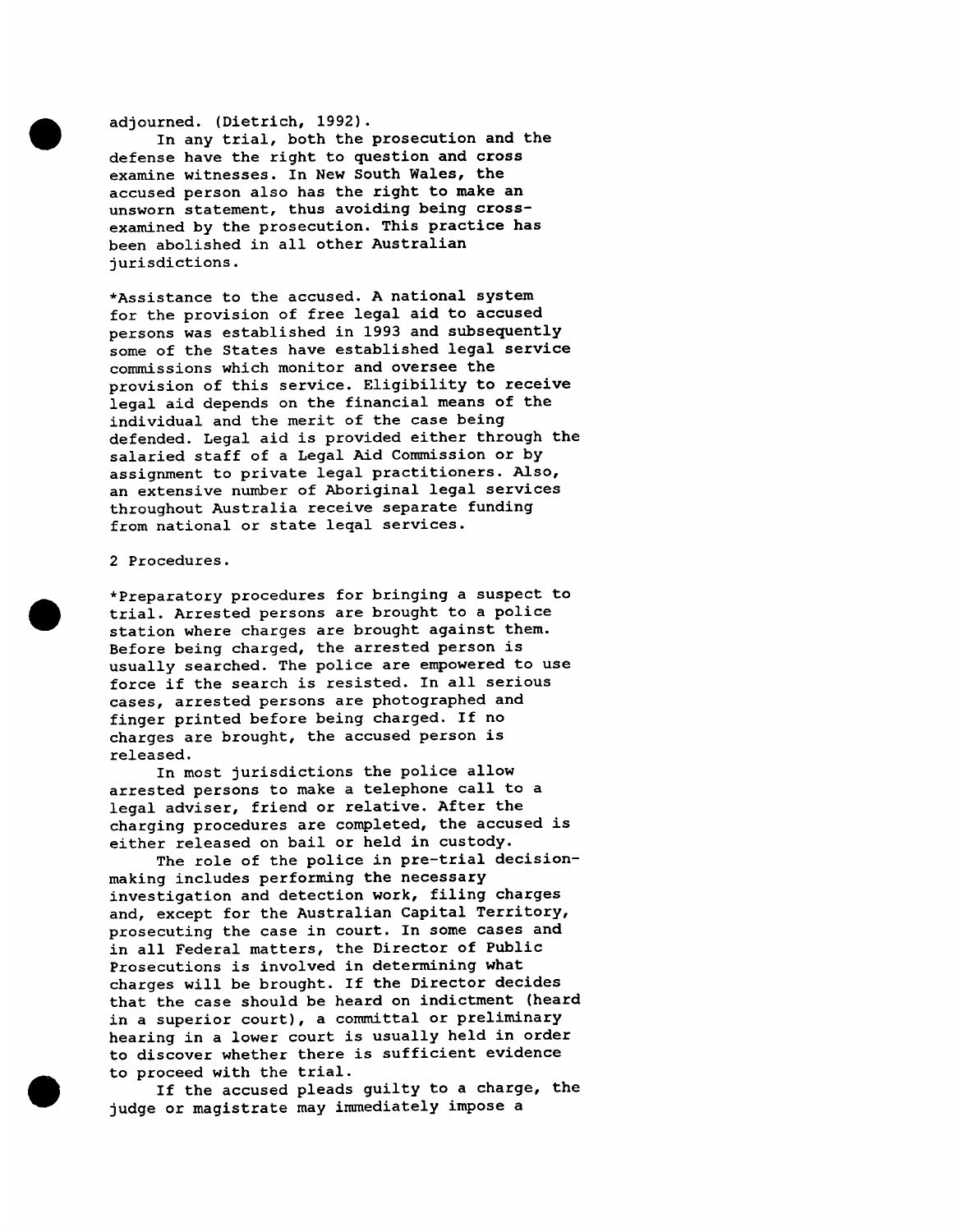sentence without setting the case for trial. Thus, guilty pleas help to speed case flow and reduce case overload in the court system.

If the accused pleads not guilty, the evidence of the prosecution and defense are heard in an adversarial manner in court. Cases involving serious charges are heard in a higher court with a 12-member jury. However, in some cases, the accused person has the right to waive a jury trial.

\*Official who conducts prosecution. Police will often conduct the prosecution for lower court cases, but not for those in the higher courts.

\*Alternatives to trial. In some jurisdictions there are alternatives to formal charging and court appearance procedures. These alternatives involve the use of community justice centers or dispute resolution centers to provide for the resolution of disputes between conflicting individuals. The proceedings in these centers are relatively informal and the hearings are less expensive than court procedures. In addition, most States have small claims tribunals or courts that allow for minor matters to be settled without involving the police or lawyers.

Although plea bargaining is not officially permitted in any jurisdiction, some commentators have suggested there exists a form of charge bargaining, an arrangement by which an individual chooses to plead guilty to one or two particular charges with the understanding that other charges will be dropped.

\*Proportion of prosecuted cases going to trial. Information not obtained.

\*Pre-trial incarceration conditions. Pre-trial incarceration is usually referred to as "remanded in custody".

\*Bail procedure. In all jurisdictions there is a strong presumption in favor of granting bail. Bail can be granted either by police or by the courts. There are three main grounds for the denial of bail and remanding an individual in custody: i) to prevent the offense from being continued or repeated; 2) to ensure that the offender does not abscond and appears in court as required; and 3) to ensure that the accused person does not interfere with the process of justice (for instance, by contacting jurors or witnesses).

Generally, suspects brought on very serious charges, such as homicide, are remanded in custody for a substantial period of time while awaiting trial.



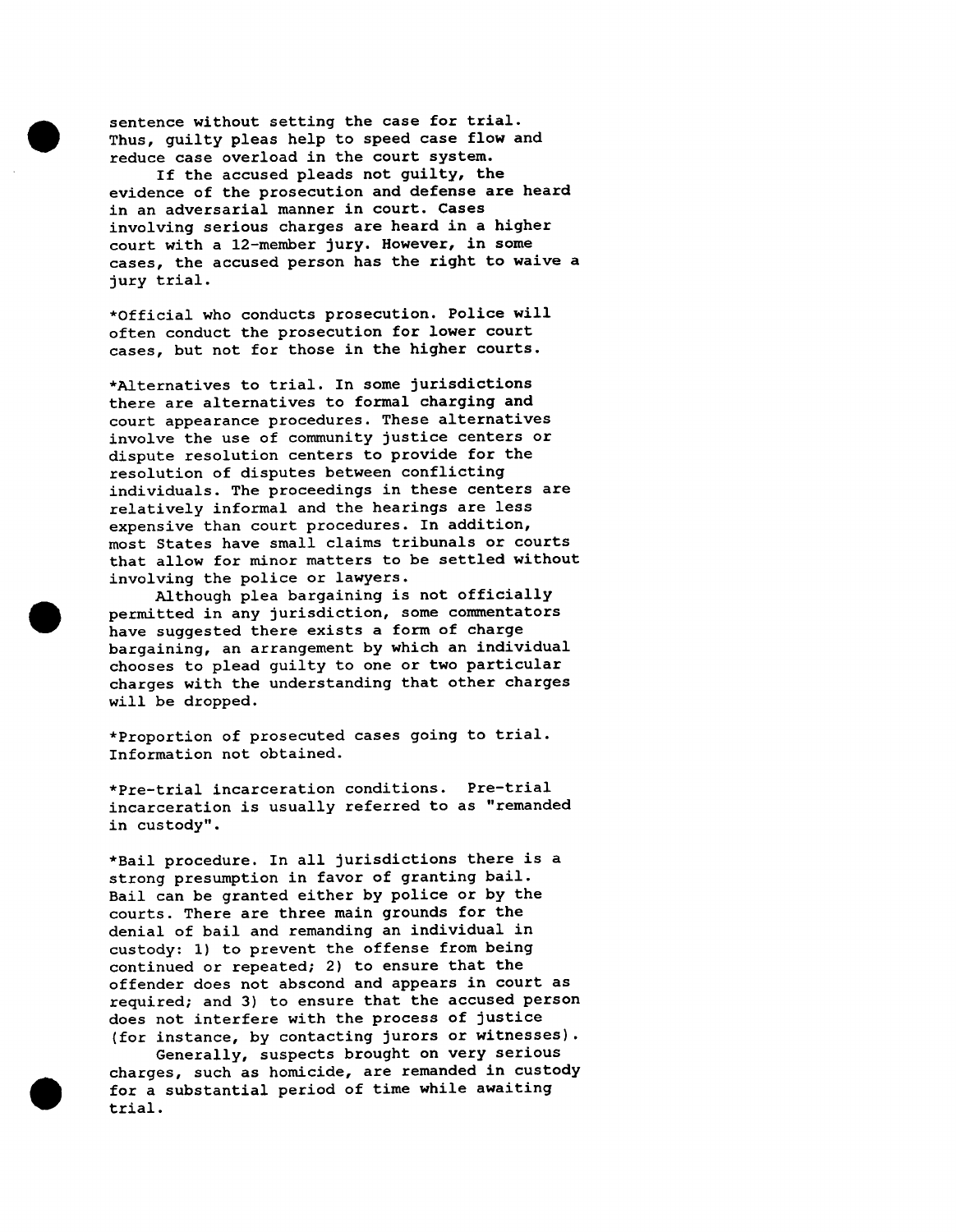\*Proportion of pre-trial offenders incarcerated. Approximately 13% of all Australian prisoners are awaiting trial with the period of stay on remand varying between a few days to more than one year in a small number of cases.

### JUDICIAL SYSTEM

### I. Administration.

Australia has a hierarchical system of courts with the High Court of Australia operating at the top. The High Court of Australia is the final court of appeal for all other courts. It is also the court which has sole responsibility for interpreting the Australian Constitution.

Within each State and Territory there is a Supreme Court and, in the larger jurisdictions, an intermediate court below it, known as the District Court, District and Criminal Court, or County Court. There is no intermediate court in Tasmania or in the two territories.

Below the intermediate courts there are Magistrates Courts at which virtually all civil and criminal proceedings commence. Approximately 95% of criminal cases are resolved at the Magistrates Courts level.

Parallel to the Supreme Courts in the States and Territories is a Federal Court that is primarily concerned with the enforcement of Commonwealth Law, such as that related to trade practices, but that also hears appeals from the Supreme Courts of the Territories.

2. Special Courts.

Juvenile/Children's Courts. Each State and Territory has a children's or juvenile court. Children's courts are invariably closed to the public and the press in order to protect the anonymity of the accused.

Coroners Courts. These courts investigate suspicious deaths and fires. Some coroners courts have the authority to recommend persons for trial in higher courts.

Other Courts. There are many other courts in Australia such as the Family Court, the Industrial Court, Small Claims Tribunals, Licensing Courts, Mining Courts, Land and Environment Courts, and Courts of Disputed Returns, but few, if any, of these courts deal with criminal behavior.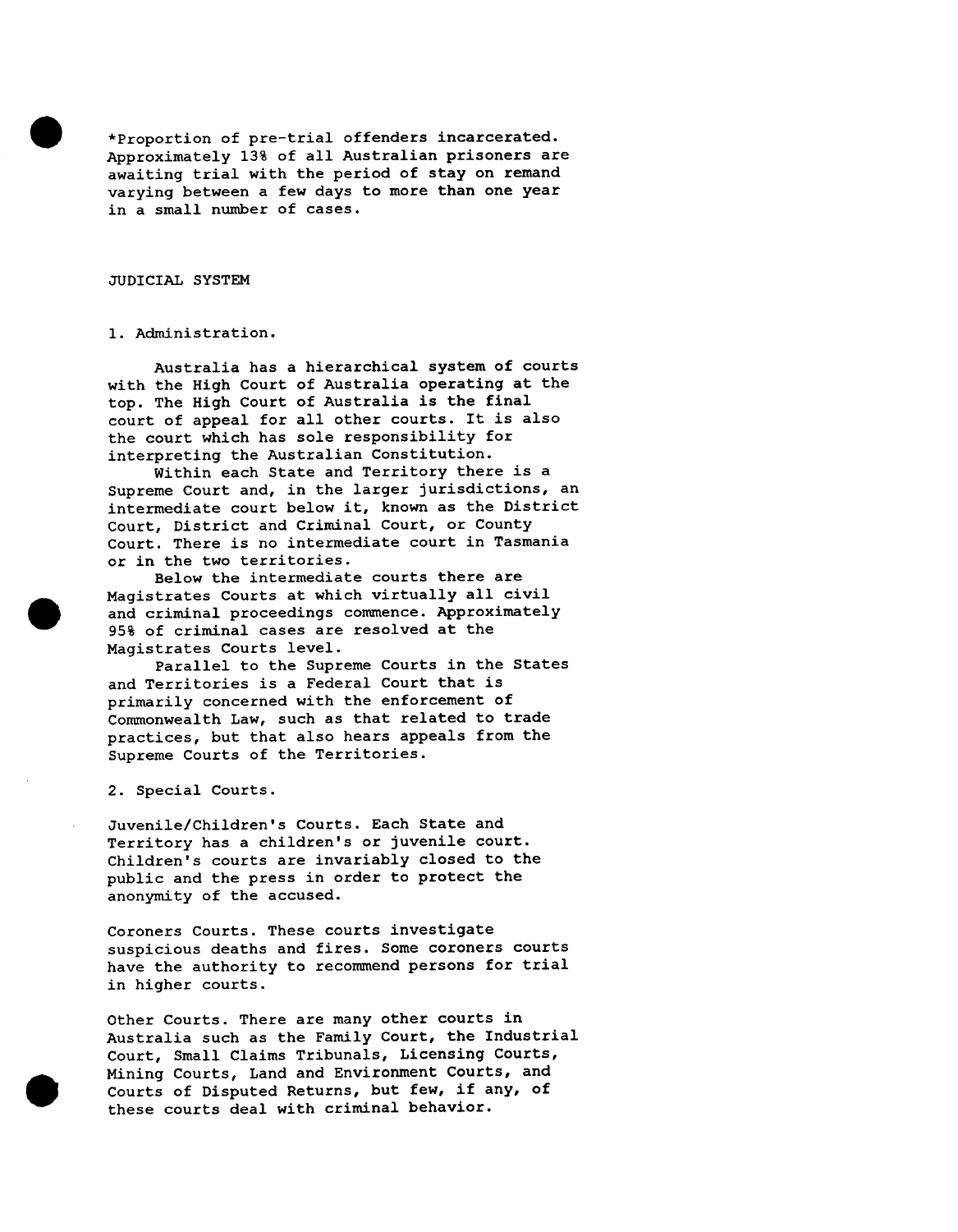3. Judges.

\*Number of judges. The High Court of Australia has seven judges. Since its creation in 1901 there have been 37 appointments to the High Court. Except for one, all appointments have been male.

The Supreme Courts in each State and Territory are headed by a Chief Justice. The actual number of judges varies according to the size of the state. For example, there are 34 Supreme Court judges in New South Wales and seven in Western Australia. There are over I00 Supreme Court judges in Australia, all of whom are assisted by secretaries, bailiffs, associates, and Masters and Registrars of the Court.

The number of judges at the intermediate court level is almost twice the number at the Supreme Court level. There are approximately 500 magistrates in Australia. In some jurisdictions, lay persons are appointed as Justices of the Peace. Although, in the past, these lay persons were able to convene courts and sentence offenders, this power has largely been removed in recent years.

\*Appointment and qualifications. All of the persons appointed to the High Court of Australia have been distinguished members of the legal profession, but a significant minority of them have also had political experience or have been judges in a Supreme or Federal Court.

The appointment of judges at each government level is the responsibility of the relevant government. In the case of the High Court and the Federal Court, formal judicial appointments are made by the Governor General. The Governor of the State formally appoints judges to the Supreme Courts. The identification and recommendation of persons to be appointed as judges in each jurisdiction is primarily the responsibility of the corresponding Attorney-General.

### PENALTIES AND SENTENCING

1. Sentencing process.

\*Who determines the sentence? In cases where a person either pleads guilty or is found guilty, the sentence is determined by the judge or magistrate responsible for the case.

\*Is there a special sentencing hearing? In complex or serious cases there is frequently an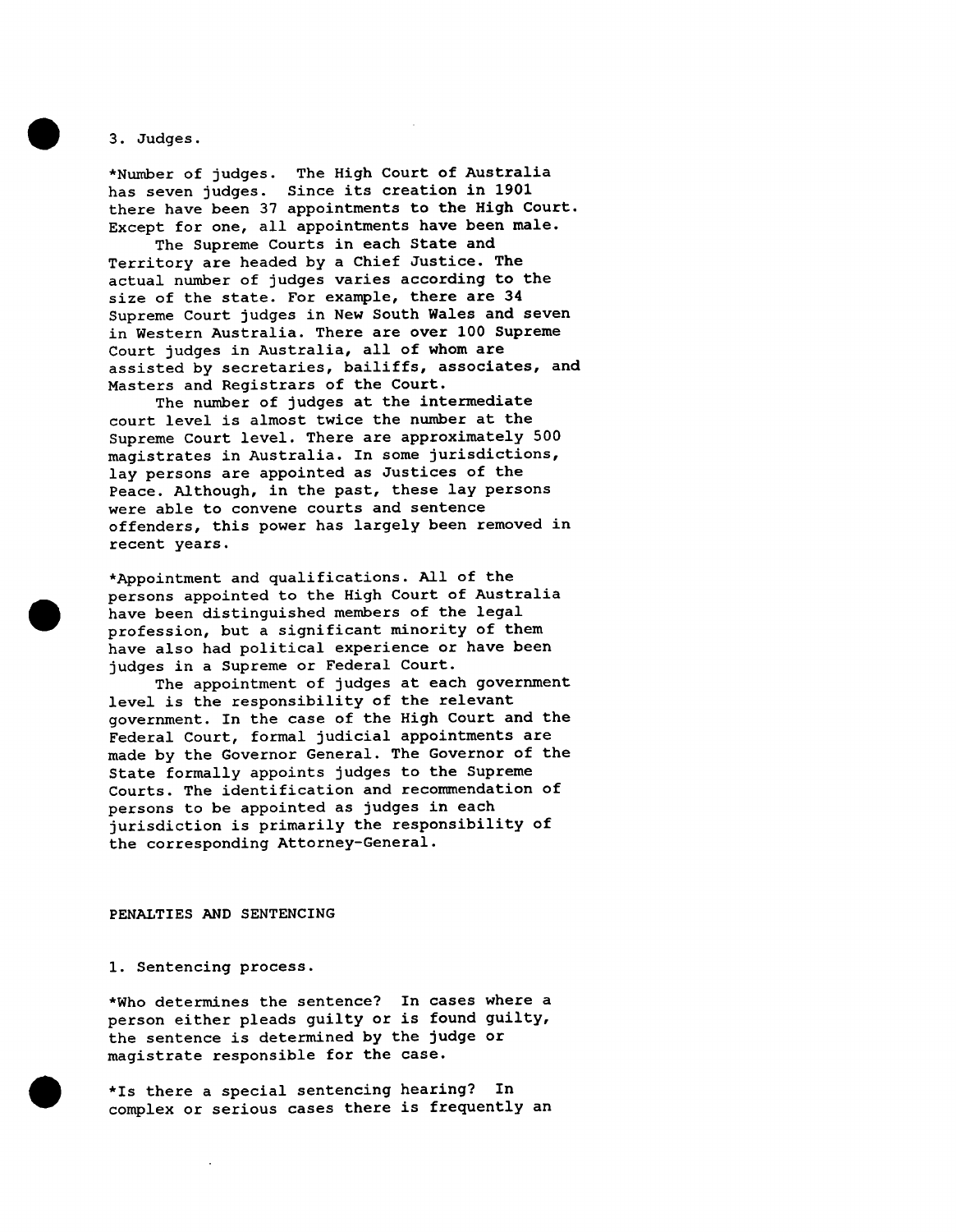adjournment to allow the judicial officer to consider the appropriate sentence and to hear argument from the prosecution and defense in relation to sentence.

\*Which persons have input into the sentencing process? Victim impact statements may be submitted in South Australia. In other jurisdictions pre-sentence reports are prepared to assist the judicial officer, usually by probation officers. Pre-sentence reports may also include a psychiatric opinion.

2. Types of penalties.

\*Range of penalties. All jurisdictions permit the following penalties to be imposed: fines, probation orders (supervision or recognizance orders), community service orders or imprisonment. Some jurisdictions provide for the imposition of home detention. Home detention is usually employed as a post-prison order rather than as an order imposed directly by the sentencing court.

\*Death penalty. Capital punishment and corporal punishment have been abolished in all Australian jurisdictions. The last execution took place in 1967.

PRISON

### i. Description.

\*Number of prisons and type. All prisons are the responsibility of states or territories. There are no federal penitentiaries or local jails.

There are approximately 80 prisons throughout Australia. This number is an approximation because several large institutions are subdivided into administratively independent units. Although most prisons are designated as either high, medium, or low security facilities, most are occupied by prisoners at varying levels of security classification.

\*Number of prison beds. Information not available.

\*Average daily/number of prisoners. In May 1993, the total number of prisoners in Australia was 14,335, of which 13,640 were male and 695 were female. The rate for imprisonment in Australia was 80.6 per 100,000 population. There has been considerable concern over the rate of

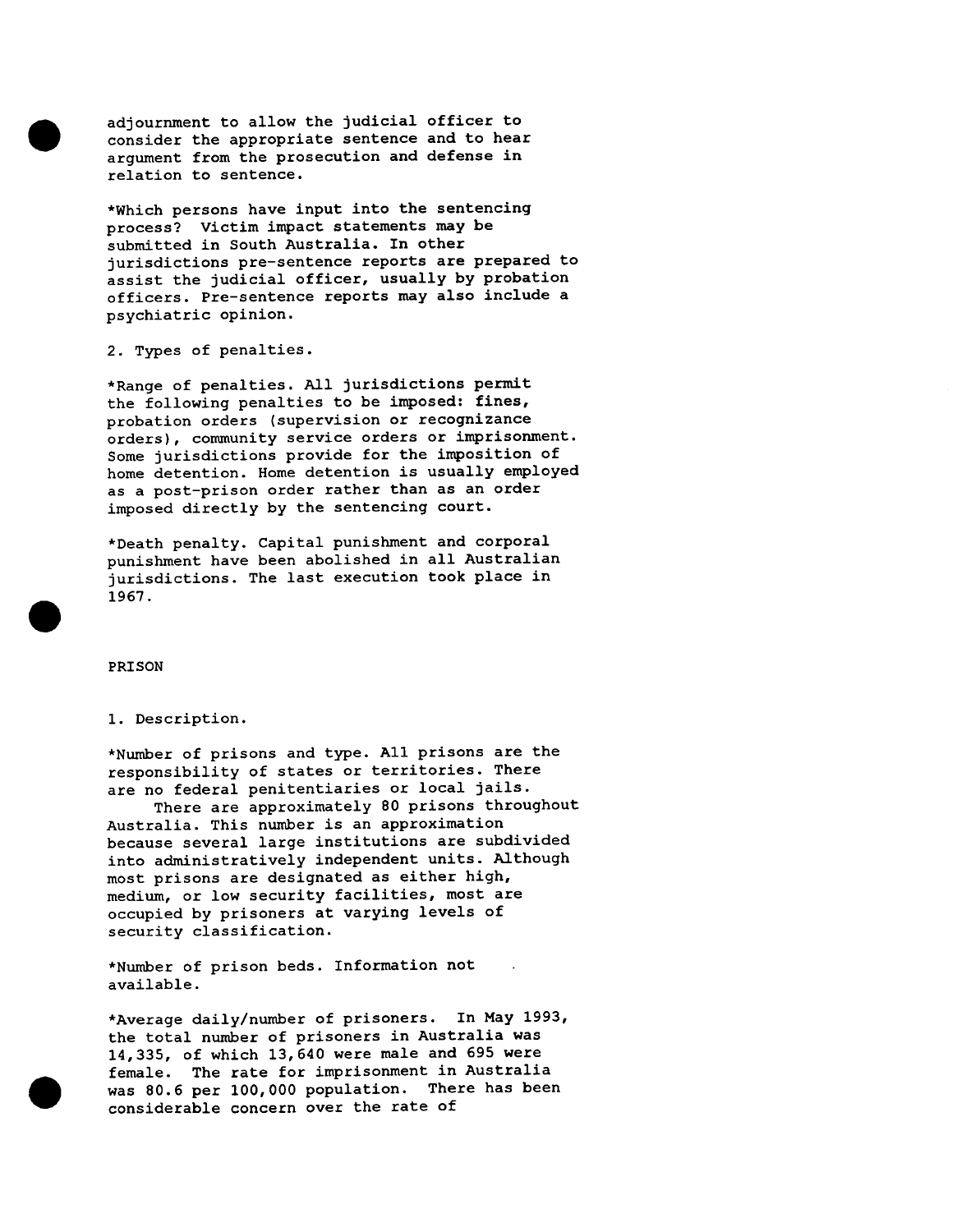imprisonment, since it varies by jurisdiction. (The rate of imprisonment per 100,000 population in each jurisdiction, followed by the total number of prisoners, and male and female breakdowns, are as follows: New South Wales: 103.2 (total=6,230; male=5,914, female=316); Victoria: 50.0 (total=2,258, male=2, 145, female=113); Queensland: 68.8 (total=2,064, male=l,984, female=80); Western Australia: 110.8 (total=l,911, male=l,808, female=103); South Australia: 73. 0 (total=l, 087, male=l, 033, female=54); Tasmania: 55.9 (total=261, male=249, female=12); Northern Territory: 268.3 (total=432, male=420, female=12); and Australian Capital Territory: 29.8 (total=92, male=87, female=5. Australian Institute of Criminology.)

Approximately 15% of all prisoners are identified as Aborigines. This figure has been cause for concern since Aborigines comprise only 1.5% of the total Australian population.

\*Number of annual admissions. Approximately 27,000 sentenced prisoners are received into prison in Australia each year and a much higher number of unconvicted prisoners are received on remand.

\*Actual or estimated proportion of inmates incarcerated. Although violent crime constitutes a very small proportion of all crime in Australia, this category contributes the most to the numbers of people in prison at any one time.The total number and percentage of inmates incarcerated for various crimes, as of June 30, 1992:

| Drug Crimes     | 1,522         | (108)     |
|-----------------|---------------|-----------|
| Violent Crimes  | 6,484         | (428)     |
| Property Crimes |               |           |
| (theft)         |               | 1,333(88) |
| Other Crimes    | 6,220         | (408)     |
| Total Crimes    | 15,559 (100%) |           |

Violent crimes include homicide (1,517); assault (1,483); sex offenses (1,662); and robbery (1,822). Other crimes include: break and enter (2,340); fraud (544) driving and other traffic of fenses (1,007); breach of probation or similar court orders (950); receiving stolen goods (319); and "other" offenses (1,060).

2. Administration.

\*Administration. Information not obtained.

\*Prison guards. In 1991-1992, there was a total of 7,348 custodial staff personnel. (The number of custodial staff personnel by jurisdiction,



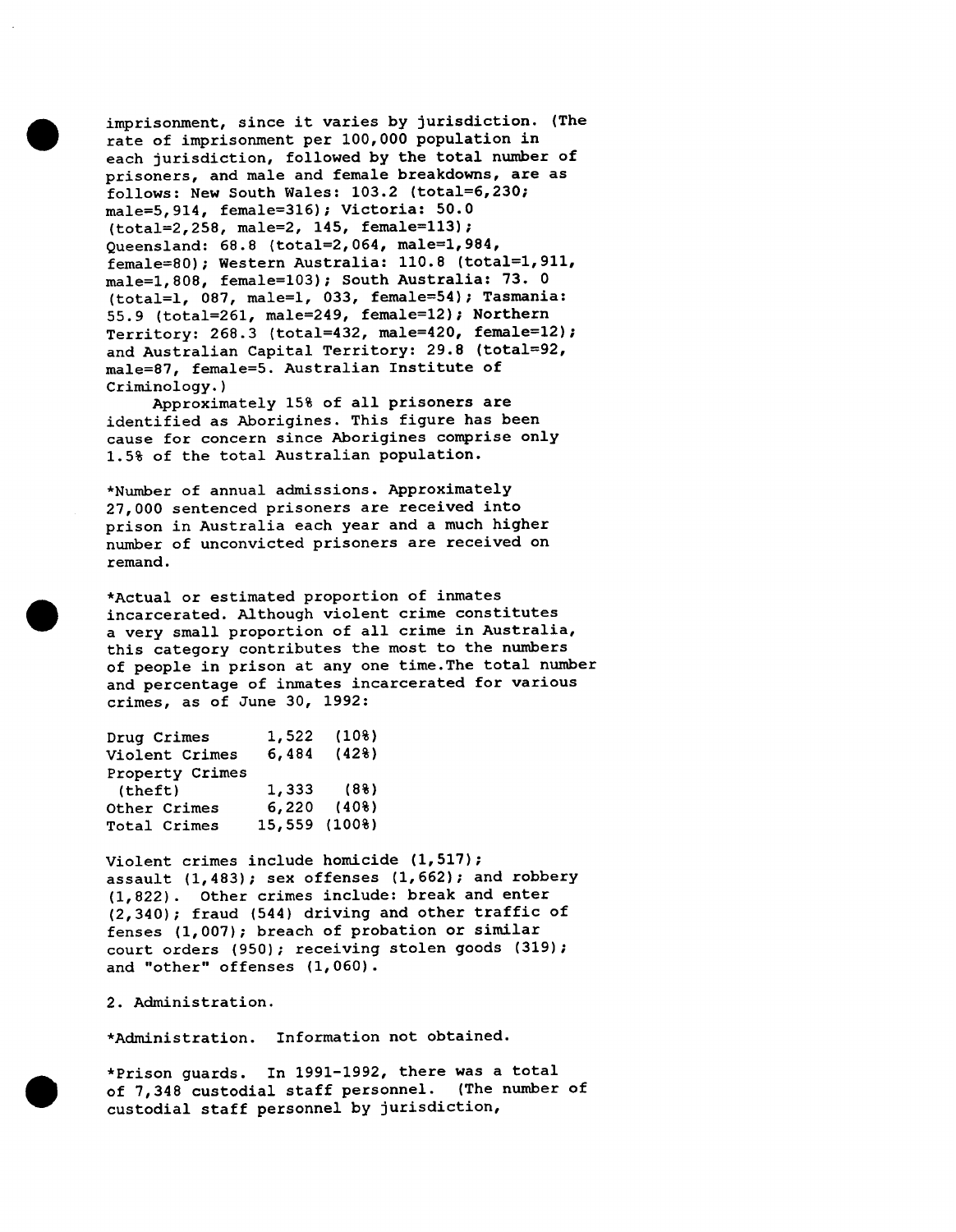followed by the prisoner/staff ratio is as follows: New South Wales: 2,516 [2.4:1]; Victoria: 1,341 [1.7:1]; Queensland: 1,283 [1.5:1]; Western Australia: 1,018 [1.8:1]; South Australia: 704 [1:5.1]; Tasmania: 178 [1.5:1]; Northern Territory: 258 [1.8:1]; and Australian Capital Territory: 48 [0.4:1]).

\*Training and qualifications. Generally, the training period for prison officers varies from 3 to 12 months and always involves a combination of classroom study and on-the-job training. Prison officers are required to undertake further study and pass examinations in order to be considered for promotion in the prison system. In Western Australia, persons who are appointed as superintendents or officers in charge of institutions must obtain some form of tertiary qualification.

\*Expenditure on the prison system. In 1991-1992, the average cost per prisoner per day was 124.8 in Australian dollars. Among jurisdictions, in 1991-1992, the average cost per prisoner per day in Australian dollars was as follows: New South Wales: 106.3; Victoria: 152.0; Queensland: 122.2; Western Australia: 145.6; South Australia: 143.9; Tasmania: 108.6; Northern Territory: 110.8; and Australian Capital Territory: 377.2. The very high cost per day for the Australian Capital Territory in part is explained by the fact that all of its sentenced prisoners are transferred to New South Wales. The only prisoners who are detained in the Australian Capital Territory are unconvicted prisoners on remand.

3. Prison conditions.

\*Remissions. Until recently all convicted Australian prisoners were entitled to earn remissions or time off for good behavior. This approach has since been changed in New South Wales and Victoria as a result of support for an approach known as "truth in sentencing". This change is said to have resulted in a significant increase in the number of inmates in prisons, particularly in New South Wales.

All States and Territories in Australia have provisions for parole and virtually all persons serving sentences of one year or more are released under a parole system. Most of the time, the number of persons serving parole is approximately two thirds of the total number of persons in prison. In addition, for every person in prison, there are approximately four persons serving other forms of non-custodial sentences such as probation or community service.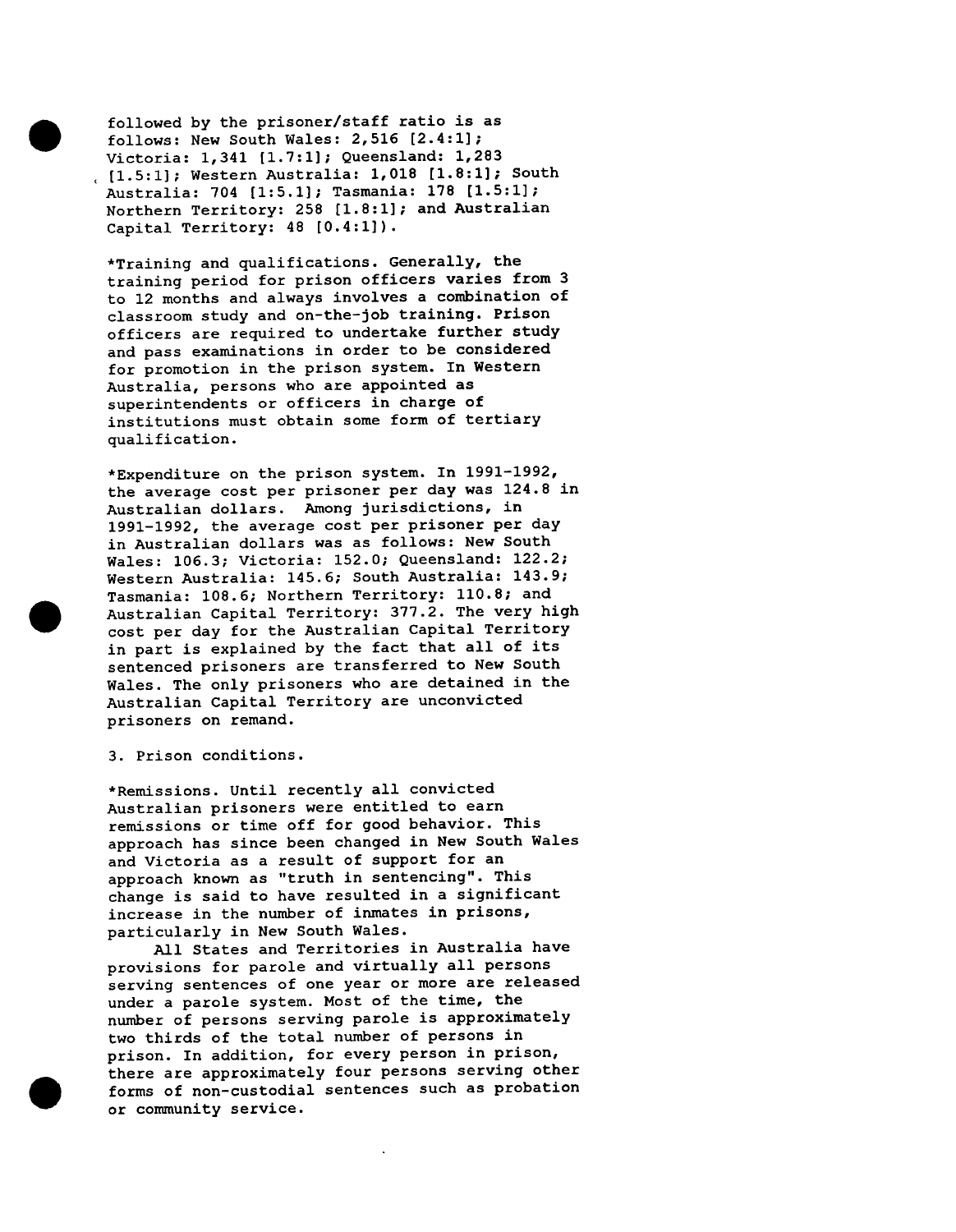\*Work/education. All prisons have provisions for work, education and training, recreation and support.

\*Amenities/privileges. Inmates classified as requiring low security are able to obtain weekend leave. Other privileges are also available.

### EXTRADITION AND TREATIES

\*Extradition. Australia has entered into a number of treaties with foreign countries to facilitate the extradition of offenders and to provide mutual assistance in the investigation of serious crime.

\*Exchange of prisoners. Australia has not yet, however, entered into any multilateral or bilateral treaties which would facilitate the transfer of foreign prisoners. This subject is under active consideration in Australia at the present time (1993). The available evidence suggests that approximately 200 Australian prisoners are serving sentences in as many as 30 countries in other parts of the world, and a slightly larger number of foreign prisoners are serving sentences in Australian prisons.

\*Specified conditions. Information not obtained.

### SOURCES

- Australian Prisoners: Results of the National Prison Census, June 30, 1982. Annual release. (Canberra: Australian Institute of Criminology), 1983.
- Biles, David. ed. Current Australian Trends in Corrections: Selected Papers From the Australian Bicentennial International Congress on Corrective Services, Sydney, January 1988. (Sydney: Federation Press in association with the Australian Institute of Criminology), 1988.
- Biles, David and McDonald, David, eds. Deaths in Custody, Australia, 1980-1989: The Research Papers of the Criminology Unit Of the Royal Commission into Aboriginal Deaths in Custody. (Canberra: Australian Institute of Criminology), 1992.
- Chappell, Duncan and Wilson, Paul, eds. The Australian Criminal Justice System: The Mid-1980s. 3rd ed. (Sydney: Butterworths), 1986.